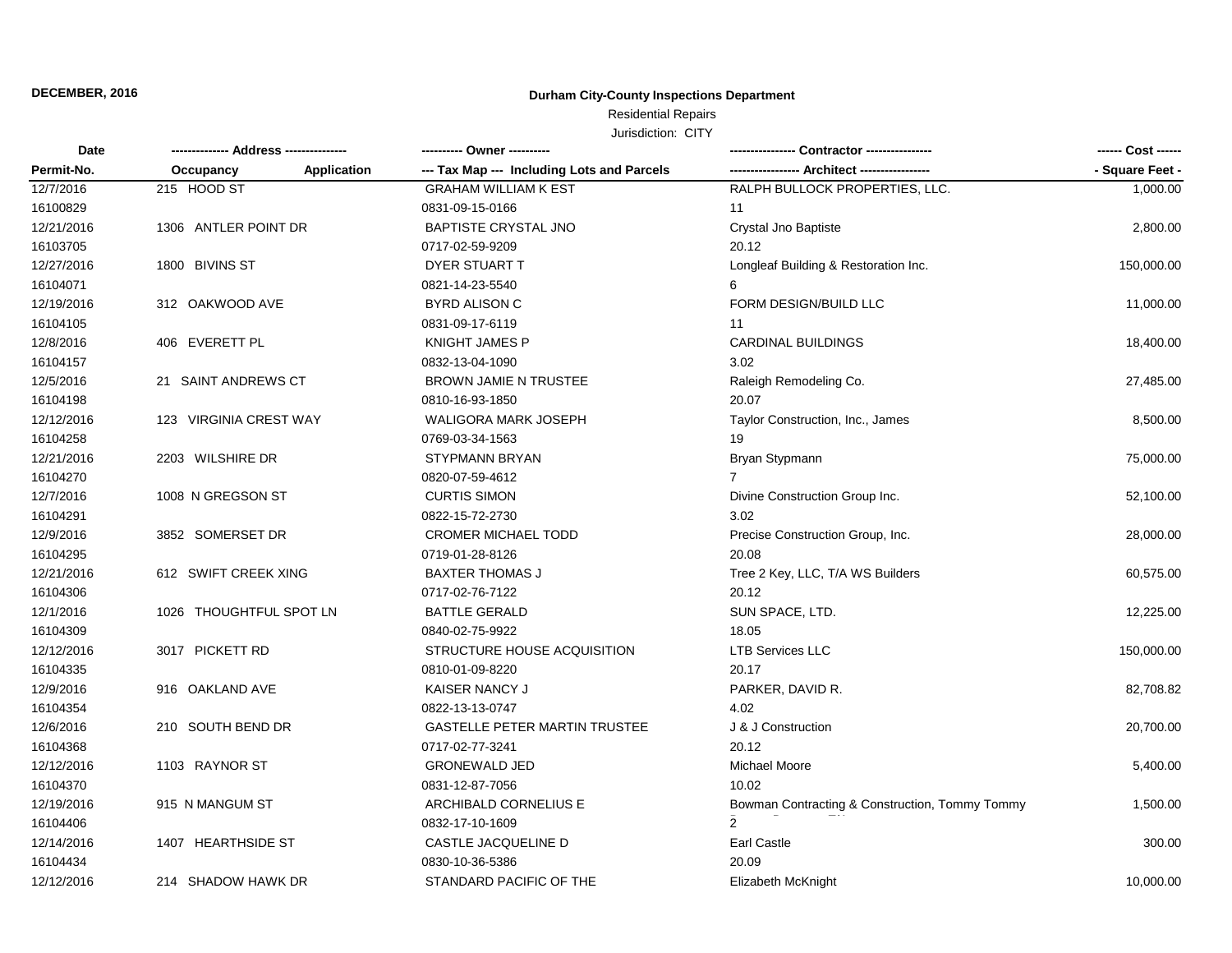## **Durham City-County Inspections Department**

## Residential Repairs

| Date       |                      |             |                                            |                                      |                 |
|------------|----------------------|-------------|--------------------------------------------|--------------------------------------|-----------------|
| Permit-No. | Occupancy            | Application | --- Tax Map --- Including Lots and Parcels |                                      | - Square Feet - |
| 16104435   |                      |             | 0729-03-04-1077                            | 20.11                                |                 |
| 12/12/2016 | 5412 STEPHENS LN     |             | SHAFFER MATTHEW EDWARD                     | <b>FAMOUS AMOS SIGNS</b>             | 18,246.00       |
| 16104468   |                      |             | 0835-03-02-5310                            | 16.01                                |                 |
| 12/1/2016  | 701 W TRINITY AVE    |             | TRINITY LOFTS HOMEOWNERS THE               | TaraMar, Inc.                        | 28,500.00       |
| 16104492   |                      |             | 0822-20-80-7732                            | 8.02                                 |                 |
| 12/2/2016  | 2517 CASCADILLA ST   |             | <b>FIESELMAN LAURA</b>                     | Laura Fieselman                      | 5,000.00        |
| 16104509   |                      |             | 0832-10-37-5270                            | 1.01                                 |                 |
| 12/2/2016  | 1000 N ELIZABETH ST  |             | <b>COURTNEY PAUL</b>                       | Michael Sharpe                       | 4,000.00        |
| 16104511   |                      |             | 0831-05-29-4556                            | 9                                    |                 |
| 12/12/2016 | 1206 LINCOLN MILL DR |             | <b>REDDER JAMES H</b>                      | <b>HARLAND WINDOWS &amp; SIDING</b>  | 18,280.00       |
| 16104519   |                      |             | 0769-03-34-8716                            | 19                                   |                 |
| 12/5/2016  | 312 N BUCHANAN BLVD  |             | WHEATLAND-312 LLC THE                      | WILSON, C.T., CONST. CO.             | 115,000.00      |
| 16104536   |                      |             | 0822-19-60-0824                            | 3.02                                 |                 |
| 12/12/2016 | 101 S GUTHRIE AVE    |             | PROVA DEVELOPMENT LLC                      | Renovision Properties, LLC           | 104,000.00      |
| 16104542   |                      |             | 0831-15-63-7790                            | 10.01                                |                 |
| 12/21/2016 | 305 W CORNWALLIS RD  |             | <b>ALLEN LEONARD</b>                       | Fuguay Construction Services, L.L.C. | 25,000.00       |
| 16104547   |                      |             | 0820-09-27-1406                            | 20.07                                |                 |
| 12/20/2016 | 805 PAULI MURRAY PL  |             | <b>PERRY TRANS</b>                         | <b>Trans Perry</b>                   | 26,785.00       |
| 16104550   |                      |             | 0821-10-47-6146                            | 5                                    |                 |
| 12/2/2016  | 312 OAKWOOD AVE      |             | <b>BYRD ALISON C</b>                       | FORM DESIGN/BUILD LLC                | 5,000.00        |
| 16104553   |                      |             | 0831-09-17-6119                            | 11                                   |                 |
| 12/7/2016  | 2523 STATE ST        |             | TRIPLEHORN JENNIFER L                      | Turnlight Partners Ltd.              | 9,500.00        |
| 16104559   |                      |             | 0832-10-37-1383                            | 1.01                                 |                 |
| 12/1/2016  | 2309 MOREHEAD AVE    |             | <b>CUMISKEY KURT H</b>                     | <b>CUSTOM QUALITY CARPENTRY LLC.</b> | 54,500.00       |
| 16104602   |                      |             | 0811-12-96-9021                            | 6                                    |                 |
| 12/2/2016  | 616 SWIFT CREEK XING |             | <b>TOLL NC LP</b>                          | MK STICKBUILDERS LLC                 | 4,300.00        |
| 16104612   |                      |             | 0717-02-76-4095                            | 20.12                                |                 |
| 12/2/2016  | 107 W GEER ST        |             | <b>ATKINSON MARK</b>                       | MINERVA DESIGN & RENOVATION, LLC.    | 122,165.63      |
| 16104625   |                      |             | 0832-17-00-9253                            | 8.02                                 |                 |
| 12/12/2016 | 2205 ENGLEWOOD AVE   |             | MULLENDORE GREGORY RALPH                   | TRINITY DESIGN BUILD INC             | 24,000.00       |
| 16104628   |                      |             | 0822-13-14-2519                            | 4.02                                 |                 |
| 12/21/2016 | 1105 IREDELL ST      |             | SPARANO STEPHEN M                          | Hershberger, Todd Brindley           | 115,000.00      |
| 16104631   |                      |             | 0822-14-34-4628                            | 4.01                                 |                 |
| 12/2/2016  | 918 PLEASANT DR      |             | <b>TYNDALL PROPERTIES LLC</b>              | EARTH REFORMERS, INC.                | 1,001.00        |
| 16104635   |                      |             | 0840-10-25-4971                            | 18.02                                |                 |
| 12/1/2016  | 3312 DENADA PATH     |             | LINNEY GEORGE E                            | DISASTER ONE INC.                    | 129,076.00      |
| 16104638   |                      |             | 0810-15-54-8461                            | 20.07                                |                 |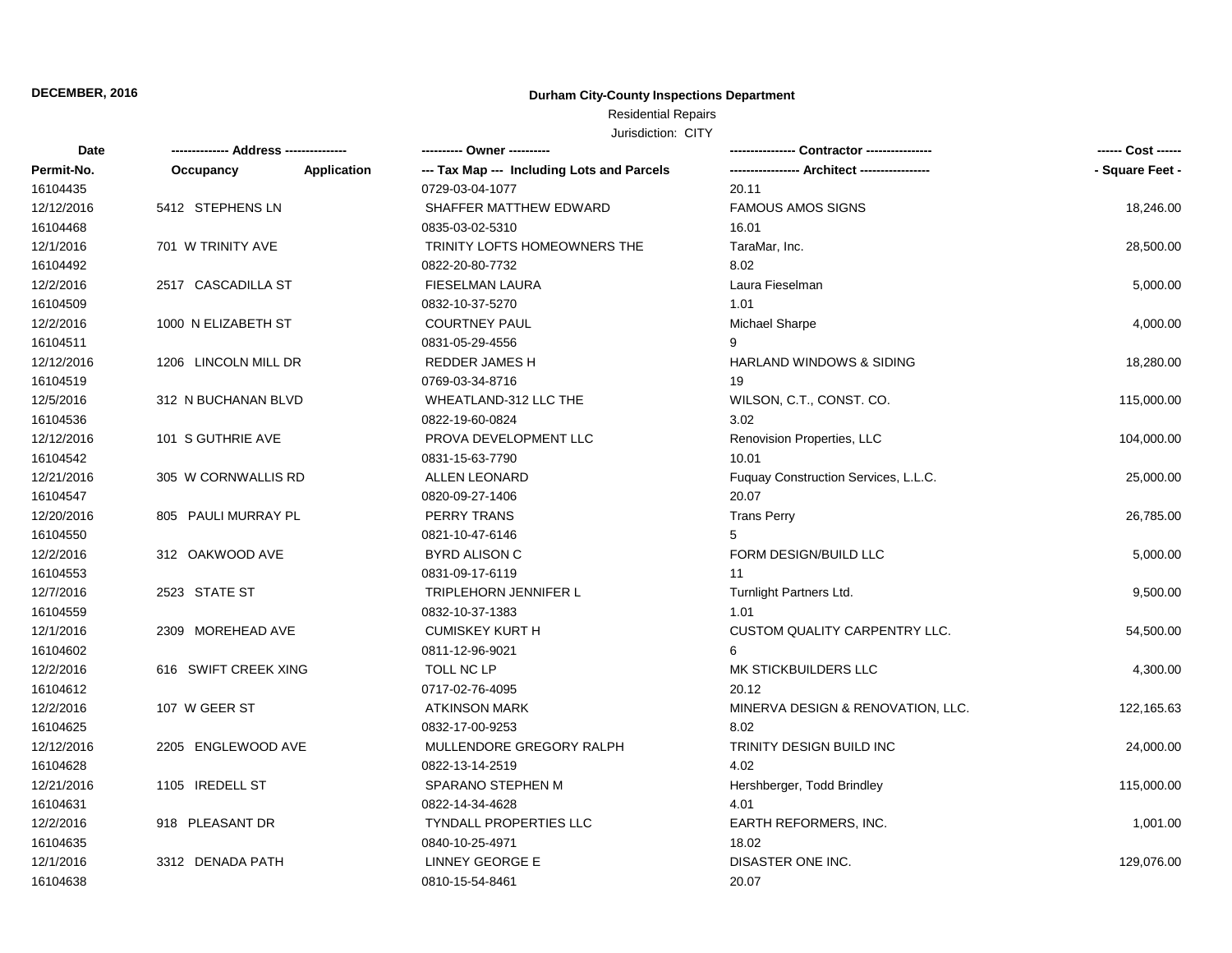## **Durham City-County Inspections Department**

# Residential Repairs

| Date       |                          |                                            |                                    |                 |  |
|------------|--------------------------|--------------------------------------------|------------------------------------|-----------------|--|
| Permit-No. | Application<br>Occupancy | --- Tax Map --- Including Lots and Parcels |                                    | - Square Feet - |  |
| 12/20/2016 | 1014 PINE VALLEY DR      | <b>SPARKS LESLIE E</b>                     | A.G. BUILDERS                      | 40,853.90       |  |
| 16104640   |                          | 0824-01-37-7753                            | 16.03                              |                 |  |
| 12/2/2016  | 404 GRAY AVE             | PEGASUS LAND CO LLC                        | PEGASUS LAND CO., LLC              | 1,000.00        |  |
| 16104644   |                          | 0831-05-28-1516                            | 9                                  |                 |  |
| 12/14/2016 | 115 WATTS ST             | <b>MATHER RICHARD CHARLES III</b>          | <b>GARRETT BUILDERS LLC</b>        | 200,000.00      |  |
| 16104645   |                          | 0821-07-69-1756                            | 8.02                               |                 |  |
| 12/2/2016  | 238 ARGONNE DR           | <b>MERRIGAN THOMAS ANDREW</b>              | <b>HARDEN, JAMES LEE</b>           | 9,700.00        |  |
| 16104646   |                          | 0824-19-61-0123                            | 17.10                              |                 |  |
| 12/7/2016  | 8403 BUCK CROSSING DR    | <b>HAGAN C TILDEN IV</b>                   | C TILDEN HAGAN IV                  | 20,000.00       |  |
| 16104657   |                          | 0718-03-20-6997                            | 20.12                              |                 |  |
| 12/2/2016  | 2423 TRYON RD            | <b>SCHOUDT RUSSELL L</b>                   | Taylor Brothers Construction, LLC  | 17,843.78       |  |
| 16104661   |                          | 0811-13-02-5667                            | 20.17                              |                 |  |
| 12/20/2016 | 508 S BUCHANAN BLVD      | ANDREWS BENJAMIN RUSSELL                   | ACANTHUS CONSTRUCTION, LLC         | 390,000.00      |  |
| 16104666   |                          | 0821-07-58-0097                            | 5                                  |                 |  |
| 12/6/2016  | 1003 GOLDENVIEW CT       | MITCHELL ROBERT RONALD                     | Structurally Speaking, LLC         | 26,780.00       |  |
| 16104669   |                          | 0727-01-38-1521                            | 20.12                              |                 |  |
| 12/2/2016  | 1610 CRYSTAL CREEK DR    | <b>HURLEY NORMAN</b>                       | Sierra Structures, Inc.            | 9,850.00        |  |
| 16104683   |                          | 0815-04-70-4298                            | 16.04                              |                 |  |
| 12/14/2016 | 2312 SHALLOWFORD LN      | VANKE J WILLIAM                            | GreyHouse, Inc.                    | 45,000.00       |  |
| 16104684   |                          | 0708-03-44-1176                            | 20.12                              |                 |  |
| 12/19/2016 | 2056 SPRING CREEK DR     | <b>SESSOMS KEVIN P</b>                     | Josh Rodgers                       | 1,800.00        |  |
| 16104685   |                          | 0842-02-56-2921                            | 18.01                              |                 |  |
| 12/12/2016 | 2701 PICKETT RD          | FOREST AT DUKE INC                         | <b>REBATH OF THE TRIANGLE</b>      | 9,600.00        |  |
| 16104688   |                          | 0810-07-59-3307                            | 20.15                              |                 |  |
| 12/20/2016 | 809 BERWYN AVE           | DAYE SHELTON L                             | Dewey Turrentine                   | 21,000.00       |  |
| 16104693   |                          | 0833-19-51-4310                            | 17.09                              |                 |  |
| 12/6/2016  | 1112 W MURRAY AVE        | <b>MURPHY JAMES PATRICK</b>                | CAROLINA YARDBARNS, LLC            | 4,500.00        |  |
| 16104694   |                          | 0822-07-69-7598                            | 1.02                               |                 |  |
| 12/7/2016  | 8 HEATH PL               | <b>HOBBET BERNICE E</b>                    | FOX GENERAL CONTRACTING            | 28,931.00       |  |
| 16104696   |                          | 0811-18-42-5162                            | 6                                  |                 |  |
| 12/7/2016  | 10 WEEPING BEECH WAY     | SMITH ALWYN V III                          | Luongo, Mark Guy                   | 10,000.00       |  |
| 16104698   |                          | 0727-02-85-0658                            | 20.13                              |                 |  |
| 12/21/2016 | 1212 VIRGINIA AVE        | <b>GREENFIELD JOSEPH C</b>                 | Lawrence Construction Incorporated | 25,000.00       |  |
| 16104709   |                          | 0822-09-05-8662                            | 4.01                               |                 |  |
| 12/13/2016 | 5404 CAREY PL            | <b>BARNHILL ROBERT TODD</b>                | MATTHEW M. DAVIS                   | 15,400.00       |  |
| 16104713   |                          | 0814-02-69-0961                            | 16.04                              |                 |  |
| 12/2/2016  | 210 N DRIVER ST          | <b>MOORE ANTHONY P</b>                     | 911 Roofs Gene Pope                | 19,000.00       |  |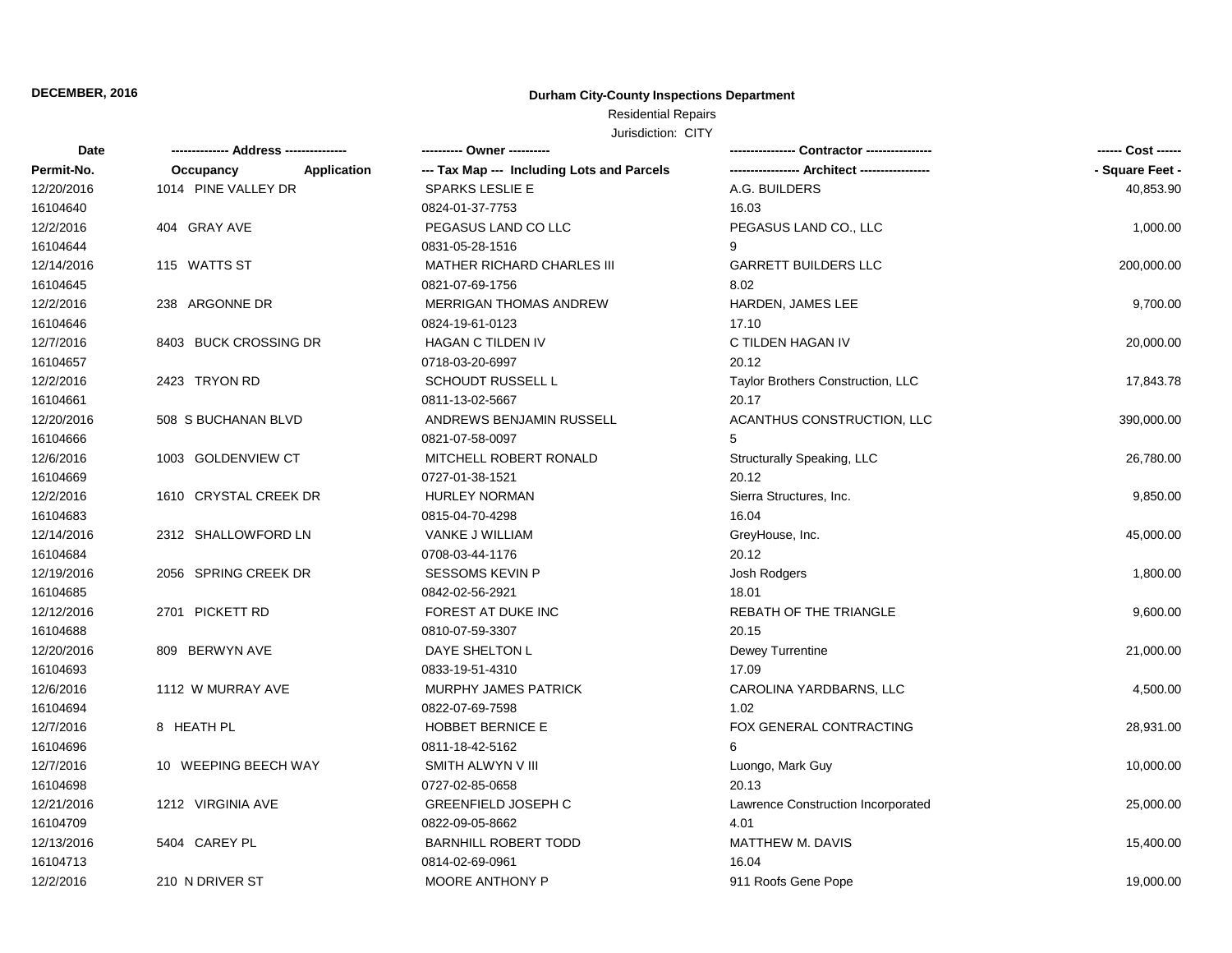## **Durham City-County Inspections Department**

# Residential Repairs

| Date       | ------------- Address -------------- |             | ---------- Owner ----------                |                                     | ------ Cost ------ |
|------------|--------------------------------------|-------------|--------------------------------------------|-------------------------------------|--------------------|
| Permit-No. | Occupancy                            | Application | --- Tax Map --- Including Lots and Parcels | -- Architect ------------           | - Square Feet -    |
| 16104714   |                                      |             | 0831-15-64-1490                            | 10.01                               |                    |
| 12/6/2016  | 1116 HOOPER PL                       |             | PULTE HOME CORPORATION                     | <b>HARLAND WINDOWS &amp; SIDING</b> | 15,790.00          |
| 16104715   |                                      |             | 0769-03-44-1424                            | 19                                  |                    |
| 12/21/2016 | 608 S BUCHANAN BLVD                  |             | DURHAM COMMUNITY LAND                      | Rivers, Christopher O'hara          | 40,000.00          |
| 16104731   |                                      |             | 0821-07-57-0553.L01                        | 5                                   |                    |
| 12/12/2016 | 3166 ROSE OF SHARON RD               |             | <b>HAGG EMIL REYNOLD III</b>               | REBATH OF THE TRIANGLE              | 20,570.00          |
| 16104739   |                                      |             | 0814-04-71-2959                            | 17.07                               |                    |
| 12/7/2016  | 906 S BUCHANAN BLVD                  |             | SELF-HELP VENTURES FUND                    | <b>ANDRE ALLEN</b>                  | 1,000.00           |
| 16104741   |                                      |             | 0821-11-56-0161                            | 5                                   |                    |
| 12/7/2016  | 108 LANDSBURY DR                     |             | <b>WOLVER MARK E</b>                       | <b>Advanced Structural Repair</b>   | 12,900.00          |
| 16104742   |                                      |             | 0800-02-76-5420                            | 20.17                               |                    |
| 12/7/2016  | 5407 LACY RD                         |             | <b>TURNER MICHAEL</b>                      | Jerry Schuster Consulting, LLC      | 21,600.00          |
| 16104749   |                                      |             | 0729-04-71-3633                            | 20.10                               |                    |
| 12/12/2016 | 909 W KNOX ST                        |             | SMOKOSKI FREDRICK GRAHAM                   | HAYES HOMEBUILDERS, LLC.            | 81,900.00          |
| 16104750   |                                      |             | 0822-16-73-6597                            | 3.02                                |                    |
| 12/12/2016 | 207 ROSEDALE CREEK DR                |             | FISHKIND JUDITH B                          | SOUTHERN EXPOSURE SUNROOMS          | 9,079.00           |
| 16104759   |                                      |             | 0769-03-22-9360                            | 19                                  |                    |
| 12/12/2016 | 5510 TAHOE DR                        |             | MINNIS ANDREW L                            | STAFFORD CONSTRUCTION OF NC, LLC    | 27,772.00          |
| 16104768   |                                      |             | 0729-03-30-5923                            | 20.12                               |                    |
| 12/19/2016 | 4012 TANAGER TRL                     |             | <b>SCHMAL SUSANNE</b>                      | Jolley Builders LLC, Steve          | 77,000.00          |
| 16104781   |                                      |             | 0719-02-65-5855                            | 20.07                               |                    |
| 12/12/2016 | 15 DURANTE PL                        |             | ROBLERO WUILDER                            | FS, LLC                             | 6,600.00           |
| 16104801   |                                      |             | 0832-07-69-9420                            | 17.09                               |                    |
| 12/14/2016 | 1924 WASHINGTON ST                   |             | <b>BRATSCHI JOHN S JR</b>                  | SYNERGY BUILDING CO.                | 100,000.00         |
| 16104805   |                                      |             | 0822-12-96-5527                            | 1.02                                |                    |
| 12/19/2016 | 4119 COBBLESTONE PL                  |             | KOCH ELIZABETH H                           | Taylor Brothers Construction, LLC   | 24,739.00          |
| 16104806   |                                      |             | 0719-03-03-3045                            | 20.18                               |                    |
| 12/14/2016 | 307 PEKOE AVE                        |             | MCCONNELL JUSTICE T                        | Justic McConnell                    | 29,000.00          |
| 16104808   |                                      |             | 0820-08-89-6378                            | 13.03                               |                    |
| 12/19/2016 | 1423 ACADIA ST                       |             | EISENSON HOWARD J                          | <b>MARGARET EISENSON</b>            | 4,575.00           |
| 16104814   |                                      |             | 0832-13-13-0193                            | $\overline{2}$                      |                    |
| 12/27/2016 | 211 MALLARD AVE                      |             | D & L WEDDINGS LLC                         | Rapp, Eric W.                       | 1,000.00           |
| 16104817   |                                      |             | 0831-05-18-0202                            | 8.02                                |                    |
| 12/19/2016 | 109 STROLLING WAY                    |             | LEWIS JOHN P                               | Summers Design Build, LLC, Jay      | 3,065.00           |
| 16104824   |                                      |             | 0709-02-88-2811                            | 20.18                               |                    |
| 12/14/2016 | 2416 GLENDALE AVE                    |             | <b>STUBBS ANDREA L</b>                     | <b>Advanced Structural Repair</b>   | 13,195.00          |
| 16104837   |                                      |             | 0822-12-97-5178                            | 1.02                                |                    |